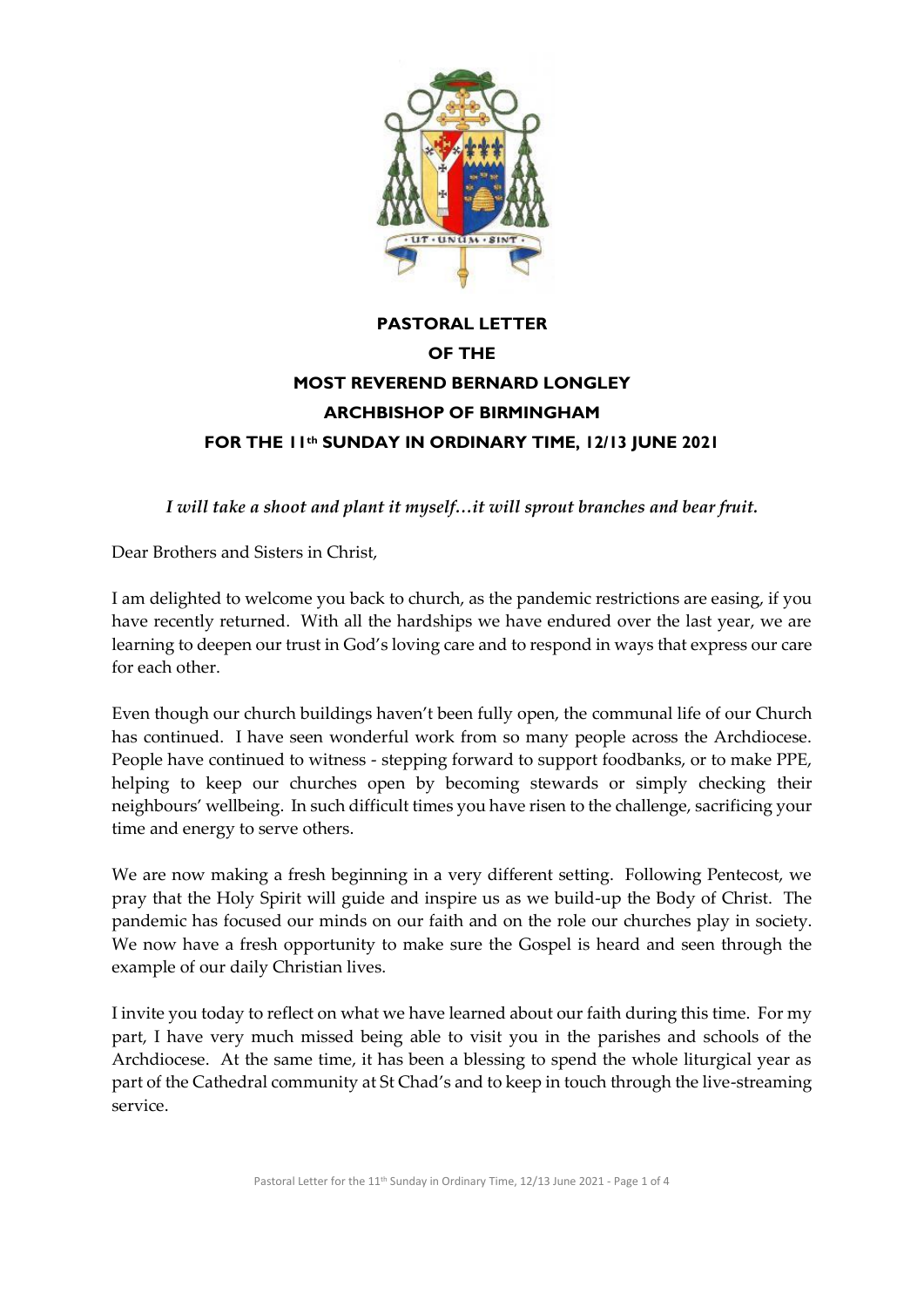I wonder what you may have learned about yourself and your faith in the past year? What has fanned the flames of your faith? What will you do differently in future?

The present moment offers an opportunity to focus on renewal here in our Archdiocese – being open to change. I want us to look at how we can each respond to God's call to be missionary disciples in the Church and in our local communities, working joyfully together to spread the Word and undertake the work of God. How are we to unfold God's plan for our Church?

Our vision is to be a Catholic diocese which is faithful to the mission entrusted to us by Jesus Christ, full of missionary disciples who work together co-responsibly in vibrant communities of faith, joyful in their service of God and neighbour.

Pope Francis has recently announced that every diocese will be asked to consult the People of God in preparation for the Synod of Bishops in 2023. That consultation is due to begin in October this year. Over the coming weeks, we want to begin a dialogue with you about how we fulfil our diocesan vision, and how each one of us can use the charisms given to us through baptism to play our part.

To prepare the way for this dialogue I invite you to think about the four essential aspects of our diocesan mission:

**Evangelisation** – Encouraging others to know God's love for them by inviting them to church, to pray and to encounter Christ – inviting them to parish groups where they can learn about Our Lord - helping to form missionary disciples and missionary parishes.

**Formation** - Nurturing future Catholic leaders in our churches and schools by providing both spiritual and pastoral formation and support – helping us to play an active role in the parish community - helping us to understand more about our faith so as to deepen our personal relationship with God.

**Liturgy and Worship** - Invigorating and deepening our worship and sacramental celebrations so that we share in and reflect the divine life of the Trinity - encouraging others to join us in praying to our Heavenly Father.

**Social Outreach** - Building up the common good through our charitable outreach - offering our time, our resources and our love to those who need them most - inviting others to join us in our charitable work.

We have all had to review our plans because of the pandemic, and now I am inviting you to join me in looking with fresh eyes at our diocesan mission. Where is the mustard seed that the Lord is asking us to plant for him? Can it take root and flourish in one of these four areas of growth?

These are the actions that I shall be taking: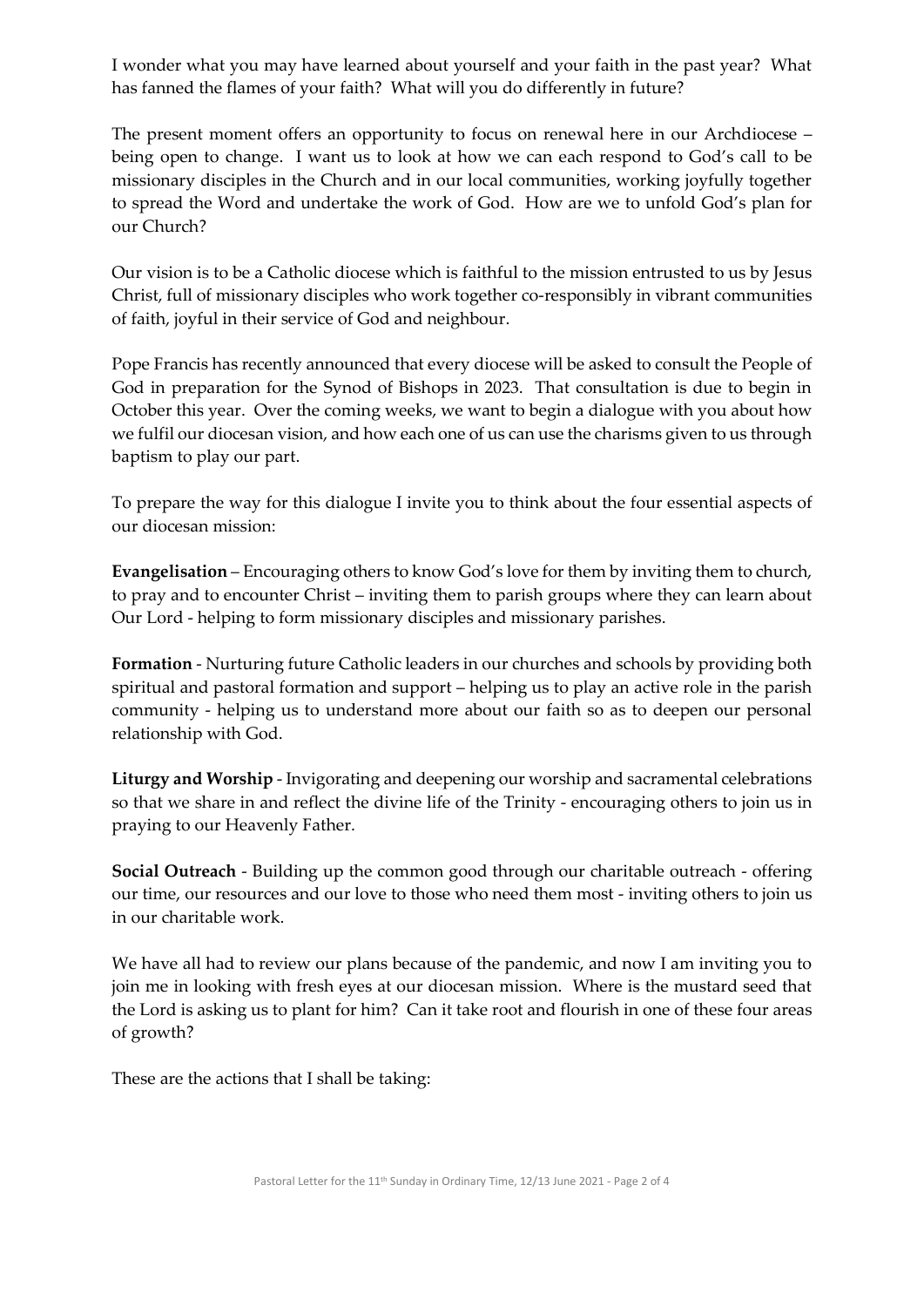I will ensure that priests, deacons, Religious and parishioners are supported to work together, so that we can share responsibility for the mission of the Church and deepen our relationship with God.

I will put the structures of the archdiocese at the service of our mission. This will begin with a re-arrangement of our deaneries, enabling us to begin a dialogue about how our parish structures can change so as to create or enhance vibrant parish communities.

I will put young people and families at the centre of our diocesan planning. Working with and through our wonderful Catholic schools, we will listen to them and actively encourage and support them to use their talents in the life of the Church and thus build even stronger relationships between our schools and parishes.

In two weeks' time some leaflets will be distributed at Mass and you will be able to find a new dedicated space on our diocesan website about the vision, together with more details of the diocesan plan to deliver it.

In July I will be inviting parishes to participate in a summer event, supported by the Archdiocese's Evangelisation group, to extend a hand of welcome to their local communities.

Next year we will be supporting parishes with more training, resources and events to help us in our mission to serve God and to enable the Church to grow – *like a mustard seed which…is the smallest of all the seeds on earth; yet once it is sown it grows into the biggest shrub of them all.*

I will be praying about all that lies before us as we continue this pilgrimage of faith. I invite you to pray the vision prayer with me and to make a pledge: to pray for our Archdiocese, asking the Holy Spirit to guide us forward and to make our faith fruitful in good works.

So let us pray together:

Spirit of God, descend on me this day. Grant me the Spirit of joy, to lift me, the Spirit of hope to inspire me, the Spirit of love to surround me and the Spirit of truth to enlighten my path.

Holy Spirit,

I pray for a new outpouring of your grace, so that I may grow in worship of your name in love of you in my prayer and in my actions towards others.